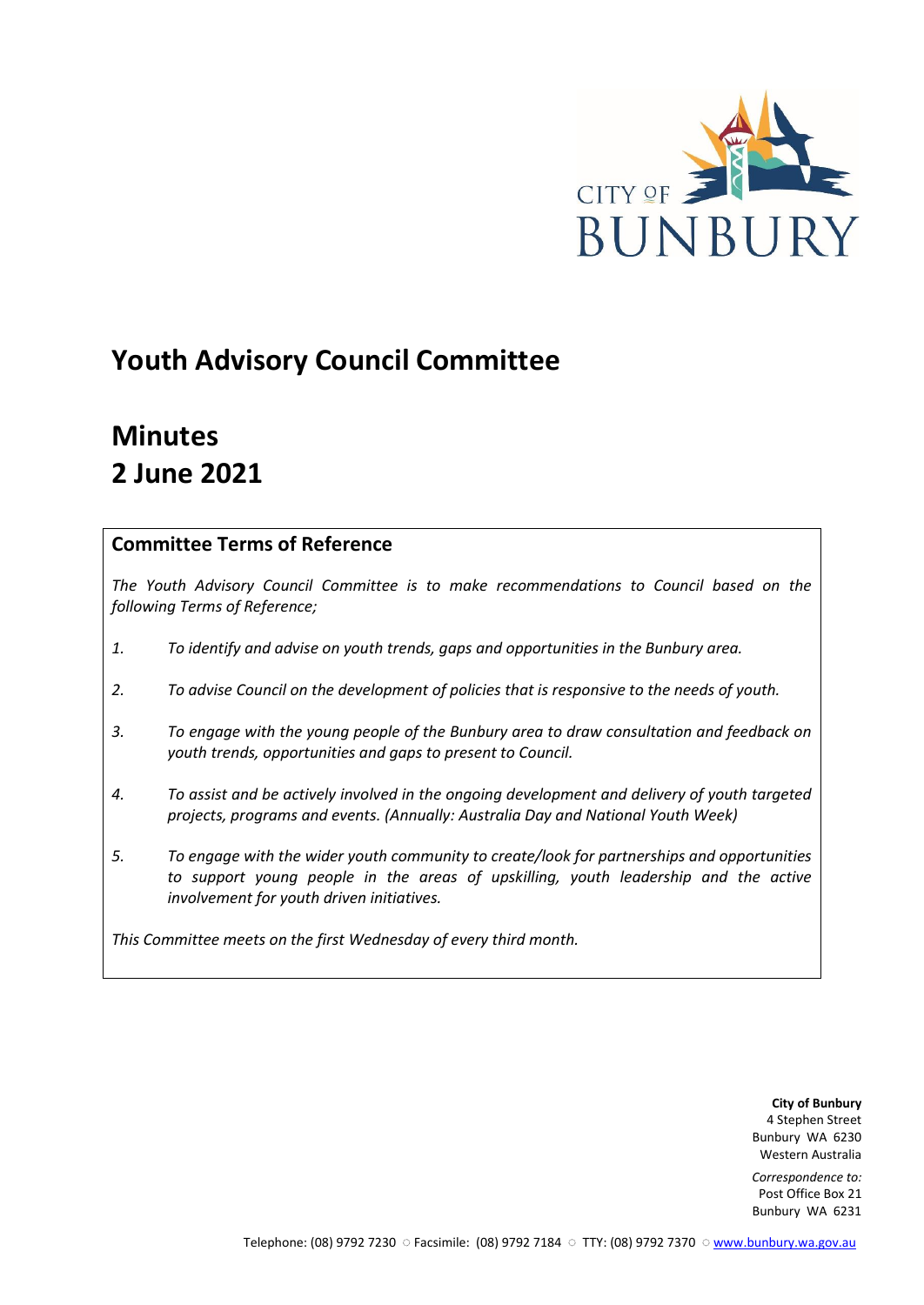# **Table of Contents**

## Item No

## Page No

## Subject

| 1.  |      |  |  |
|-----|------|--|--|
| 2.  |      |  |  |
| 3.  |      |  |  |
| 4.  |      |  |  |
|     | 4.1  |  |  |
|     | 4.2  |  |  |
| 5.  |      |  |  |
| 6.  |      |  |  |
| 7.  |      |  |  |
| 8.  |      |  |  |
|     | 8.1  |  |  |
|     | 8.2  |  |  |
|     | 8.3  |  |  |
| 9.  |      |  |  |
| 10. |      |  |  |
|     | 10.1 |  |  |
|     | 10.2 |  |  |
|     | 10.3 |  |  |
|     |      |  |  |
| 12. |      |  |  |
|     | 12.1 |  |  |
|     | 12.2 |  |  |
|     |      |  |  |
| 14. |      |  |  |
|     |      |  |  |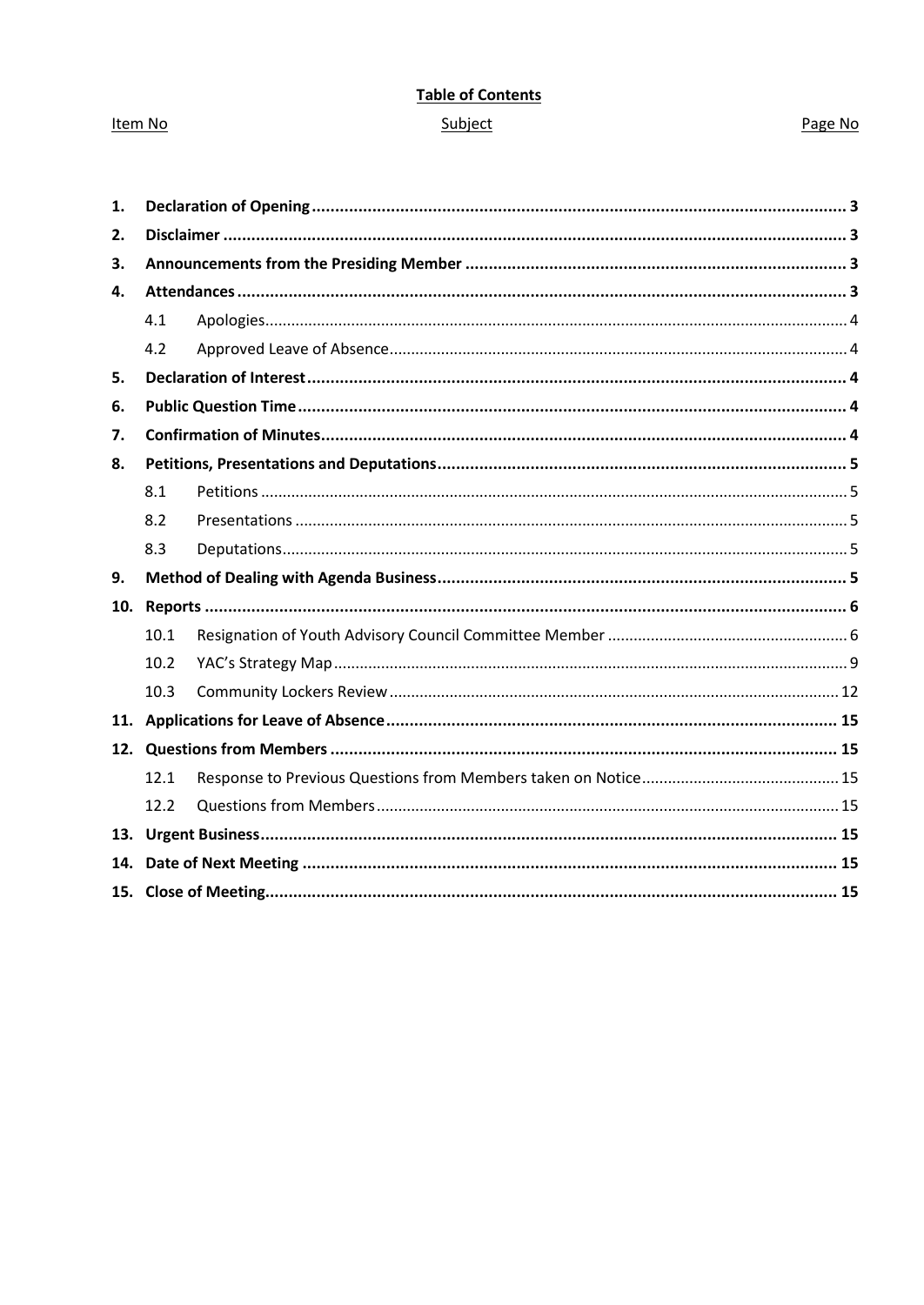## **Acknowledgement of Country**

\_\_\_\_\_\_\_\_\_\_\_\_\_\_\_\_\_\_\_\_\_\_\_\_\_\_\_\_\_\_\_\_\_\_\_\_\_\_\_\_\_\_\_\_\_\_\_\_\_\_\_\_\_\_\_\_\_\_\_\_\_\_\_\_\_\_\_\_\_\_\_\_\_\_\_\_\_\_\_\_\_\_\_\_\_\_\_\_\_\_\_\_\_\_\_

We acknowledge the Traditional owners of this land, the Wardandi Noongar people, and pay our respects to Elders past, present and emerging.

## **Vision**

Celebrating and advocating young people and their communities.

## **Mission**

We challenge expectations and assumptions, activate places and spaces, and empower young people to have a voice.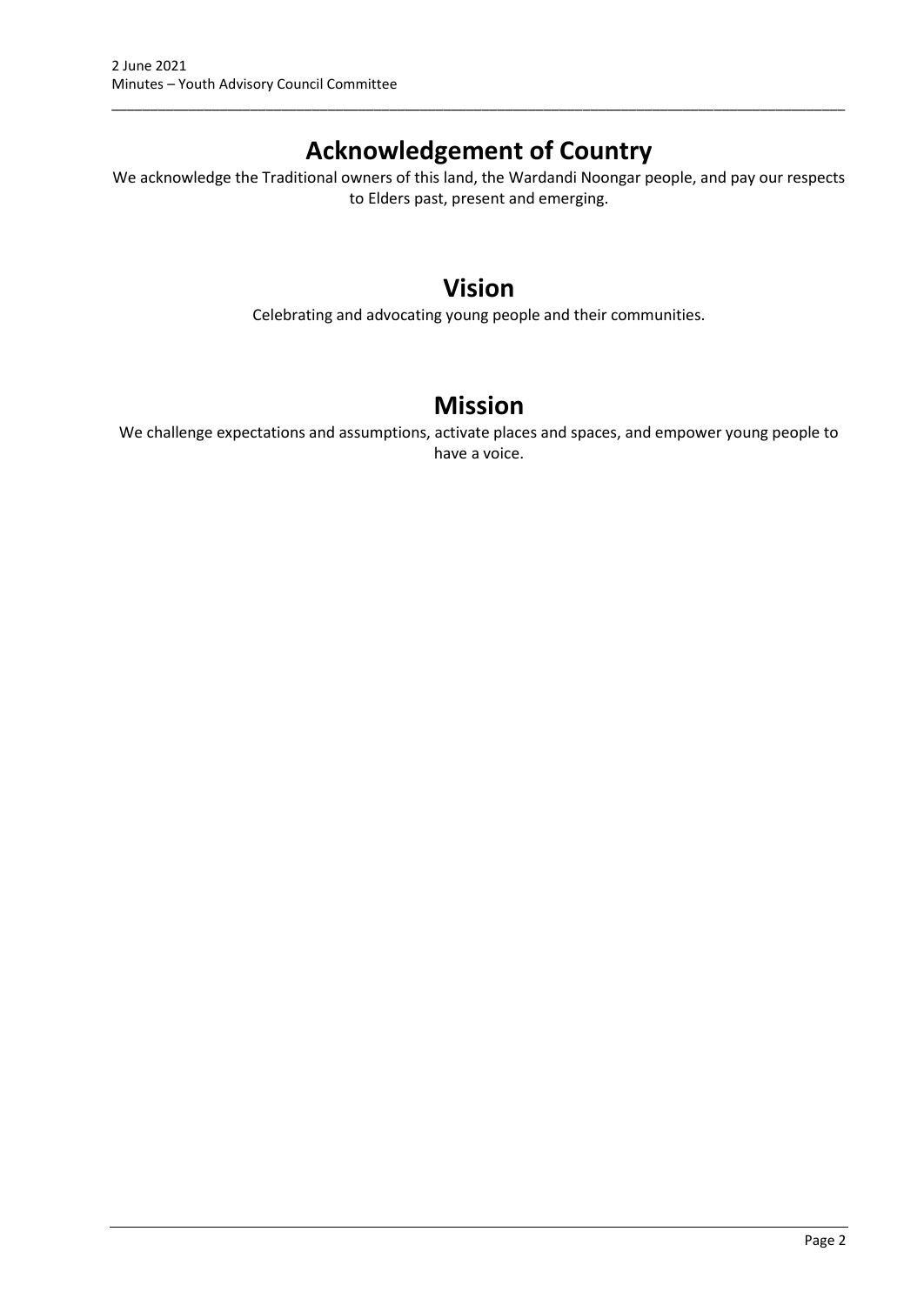

# **Youth Advisory Council Committee**

## **Minutes**

**2 June 2021**

Members of the public to note that recommendations made by this committee are not final and will be subject to adoption (or otherwise) at a future meeting of the Bunbury City Council.

## <span id="page-3-0"></span>**1. Declaration of Opening**

The Presiding Member declared the meeting open at 4:34pm.

## <span id="page-3-1"></span>**2. Disclaimer**

Not applicable to this committee.

#### <span id="page-3-2"></span>**3. Announcements from the Presiding Member**

The Youth Mayor thanked the Committee for their help with the Youth Week Event.

Special thanks were proffered to Sean Smith for his service during his time on the Youth Advisory Committee.

The Youth Mayor noted that he would be attending the Bunbury Rotary Club Meeting in late June with Danika Wellington.

#### <span id="page-3-3"></span>**4. Attendances**

| COMMITTEE MEMBERS.  |                         |  |
|---------------------|-------------------------|--|
| <b>Member Name</b>  | <b>Representing</b>     |  |
| Sean van der Wielen | <b>Presiding Member</b> |  |
| Bella Burgemeister  | <b>Youth Community</b>  |  |
| Dylan Fryer         | <b>Youth Community</b>  |  |
| Olivia Little       | <b>Youth Community</b>  |  |
| Hannah Moyle        | <b>Youth Community</b>  |  |
| <b>Teagan Pesce</b> | <b>Youth Community</b>  |  |

*Committee Members:*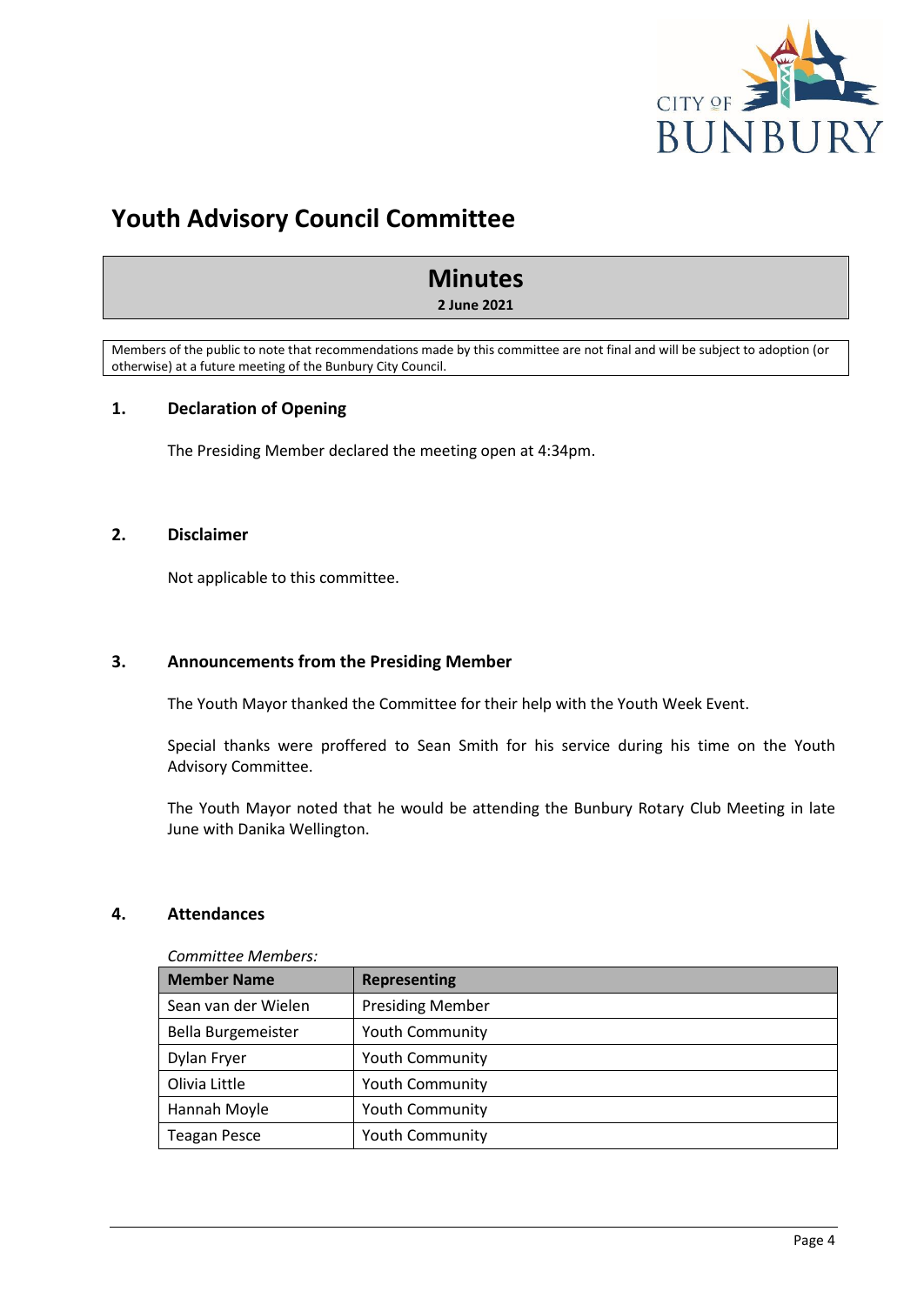#### *Ex-officio Members (non-voting):*

| <b>Member Name</b> | Representing                     |  |
|--------------------|----------------------------------|--|
| Cr Karen Turner    | <b>Councillor Representative</b> |  |

\_\_\_\_\_\_\_\_\_\_\_\_\_\_\_\_\_\_\_\_\_\_\_\_\_\_\_\_\_\_\_\_\_\_\_\_\_\_\_\_\_\_\_\_\_\_\_\_\_\_\_\_\_\_\_\_\_\_\_\_\_\_\_\_\_\_\_\_\_\_\_\_\_\_\_\_\_\_\_\_\_\_\_\_\_\_\_\_\_\_\_\_\_

*Support Staff:*

| <b>Name</b>       | <b>Title</b>                                                                           |  |  |
|-------------------|----------------------------------------------------------------------------------------|--|--|
| Danika Wellington | Senior Community Partnerships Officer                                                  |  |  |
| Liz Allan         | Executive Assistant (Research and Projects) to the Director<br>Sustainable Communities |  |  |

### <span id="page-4-0"></span>**4.1 Apologies**

Rebekkah Green, Rylee Hewitt, Carl McIntyre, Casey Sutton, Cr Plumb, Gary Barbour, Sarah Upton and Steve de Meillon were apologies for the meeting.

Luka Coulson, Will Tuck and Lillian Wilson were absent from the meeting.

#### <span id="page-4-1"></span>**4.2 Approved Leave of Absence**

Nil

## <span id="page-4-2"></span>**5. Declaration of Interest**

IMPORTANT: Committee members to complete a "Disclosure of Interest" form for each item on the agenda in which they wish to disclose a financial/proximity/impartiality interest. They should give the form to the Presiding Member before the meeting commences. After the meeting, the form is to be forwarded to the Administration Services Section for inclusion in the Corporate Financial Disclosures Register.

### <span id="page-4-3"></span>**6. Public Question Time**

## <span id="page-4-4"></span>**7. Confirmation of Minutes**

The Minutes of the Youth Advisory Council Committee Meeting held 2 December 2020 had been circulated.

#### **Recommendation**

That the Minutes of the Youth Advisory Council Committee Meeting held 2 December 2020 be confirmed as a true and correct record.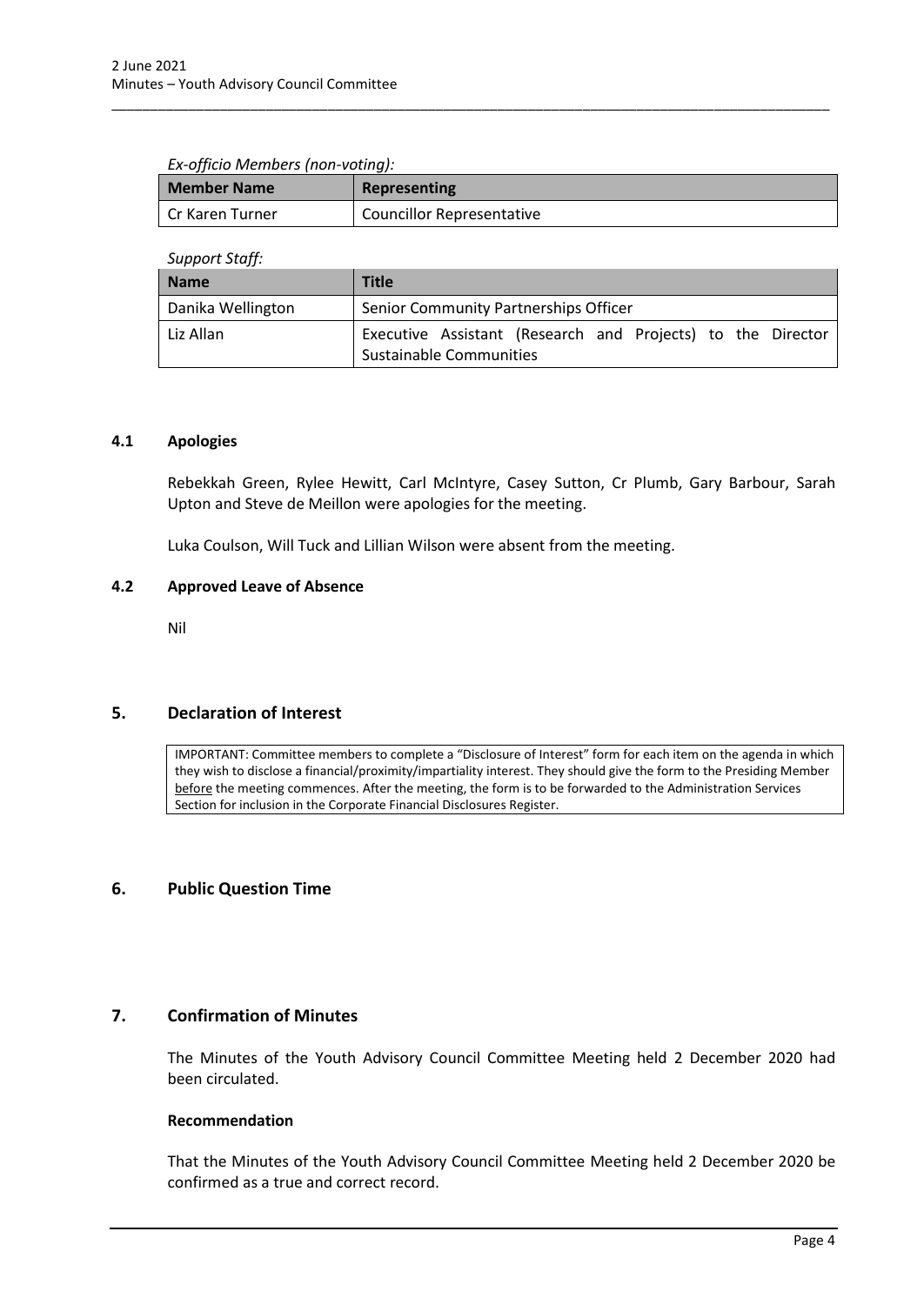## **Outcome of the Meeting held 2 June 2021**

The recommendation (as printed) was moved Bella Burgemeister, seconded Olivia Little.

\_\_\_\_\_\_\_\_\_\_\_\_\_\_\_\_\_\_\_\_\_\_\_\_\_\_\_\_\_\_\_\_\_\_\_\_\_\_\_\_\_\_\_\_\_\_\_\_\_\_\_\_\_\_\_\_\_\_\_\_\_\_\_\_\_\_\_\_\_\_\_\_\_\_\_\_\_\_\_\_\_\_\_\_\_\_\_\_\_\_\_\_\_

The Presiding Member put the motion to the vote and it was adopted to become the Committee's decision on the matter.

### **Committee Decision**

That the Minutes of the Youth Advisory Council Committee Meeting held 2 December 2020 be confirmed as a true and correct record.

CARRIED 6 votes "for" / Nil votes "against"

## <span id="page-5-0"></span>**8. Petitions, Presentations and Deputations**

#### <span id="page-5-1"></span>**8.1 Petitions**

Nil

#### <span id="page-5-2"></span>**8.2 Presentations**

A presentation was made to the Youth Advisory Council Committee by Colleen Smythe, Project Coordinator of the Youth Precinct.

Colleen spoke to the project and outlined the changes which had been made to ensure that the Project would be deliverable within the funds available to the City.

#### <span id="page-5-3"></span>**8.3 Deputations**

Nil

## <span id="page-5-4"></span>**9. Method of Dealing with Agenda Business**

Business will be dealt with in the order that it appears.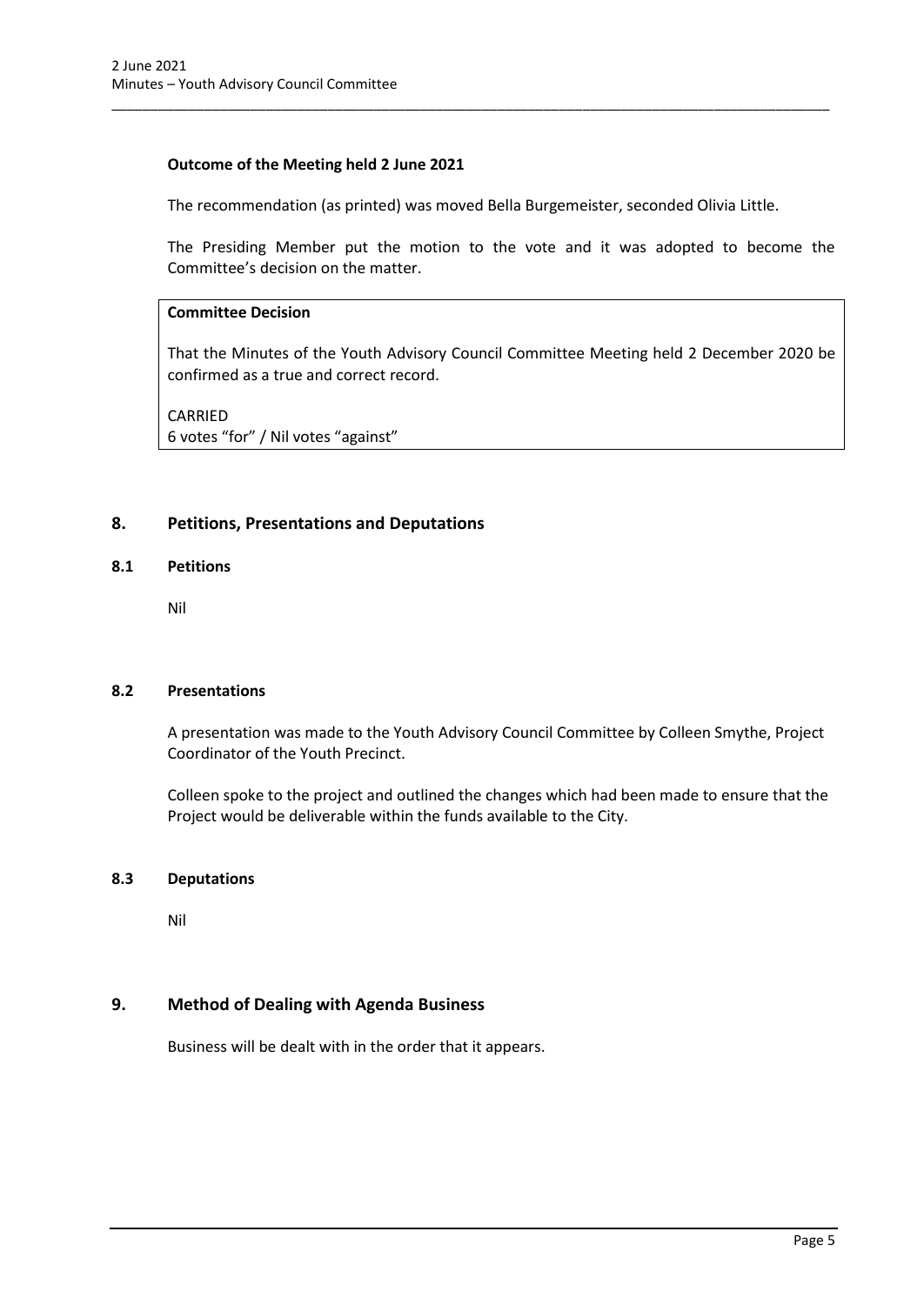## <span id="page-6-0"></span>**10. Reports**

#### <span id="page-6-1"></span>**10.1 Resignation of Youth Advisory Council Committee Member**

| <b>Applicant/Proponent:</b>  | Internal                                       |  |  |                             |
|------------------------------|------------------------------------------------|--|--|-----------------------------|
| <b>Responsible Officer:</b>  | Senior Community Partnerships Officer          |  |  |                             |
| <b>Responsible Manager:</b>  | Sarah Upton, Manager Community Services        |  |  |                             |
| <b>Executive:</b>            | Gary Barbour, Director Sustainable Communities |  |  |                             |
| <b>Authority/Discretion:</b> | Advocacy                                       |  |  | Review                      |
|                              | Executive/Strategic                            |  |  | Quasi-Judicial              |
|                              | ⊠<br>Legislative                               |  |  | <b>Information Purposes</b> |
| <b>Attachments:</b>          | Appendix 1: Sean Smith Resignation Letter      |  |  |                             |

\_\_\_\_\_\_\_\_\_\_\_\_\_\_\_\_\_\_\_\_\_\_\_\_\_\_\_\_\_\_\_\_\_\_\_\_\_\_\_\_\_\_\_\_\_\_\_\_\_\_\_\_\_\_\_\_\_\_\_\_\_\_\_\_\_\_\_\_\_\_\_\_\_\_\_\_\_\_\_\_\_\_\_\_\_\_\_\_\_\_\_\_\_

#### **Summary**

The purpose of this report is to note the resignation of Sean Smith from the Youth Advisory Council Committee.

#### **Executive Recommendation**

That the Youth Advisory Council Committee request that Council:

- 1. Accept the resignation of Sean Smith from the Youth Advisory Council Committee.
- 2. Request the Chief Executive Officer formally thanks Sean Smith for his contribution in writing.

*Voting Requirement: Simple Majority* 

#### **Strategic Relevance**

| Theme 1 | Our community and culture                                                                 |
|---------|-------------------------------------------------------------------------------------------|
| Goal    | A safe, healthy and cohesive community, with a rich cultural life, and supportive         |
|         | social environment                                                                        |
|         | Objective 1.6 A community that provides for the particular needs of the young and the old |

#### **Regional Impact Statement**

The Youth Advisory Council Committee comprises of members from the Greater Bunbury region to represent Bunbury and its surrounding local government authorities of Capel, Dardanup and Harvey.

#### **Background**

At the Ordinary Council Meeting held 9 February 2021 (Council Decision 9/21), Council agreed to fill any subsequent vacancies on the Youth Advisory Council that may occur prior to October 2021 utilising the rankings from the nomination period held in June to August 2020.

Therefore, the City will offer the position to the next highest ranked applicant and provide a formal letter of appointment.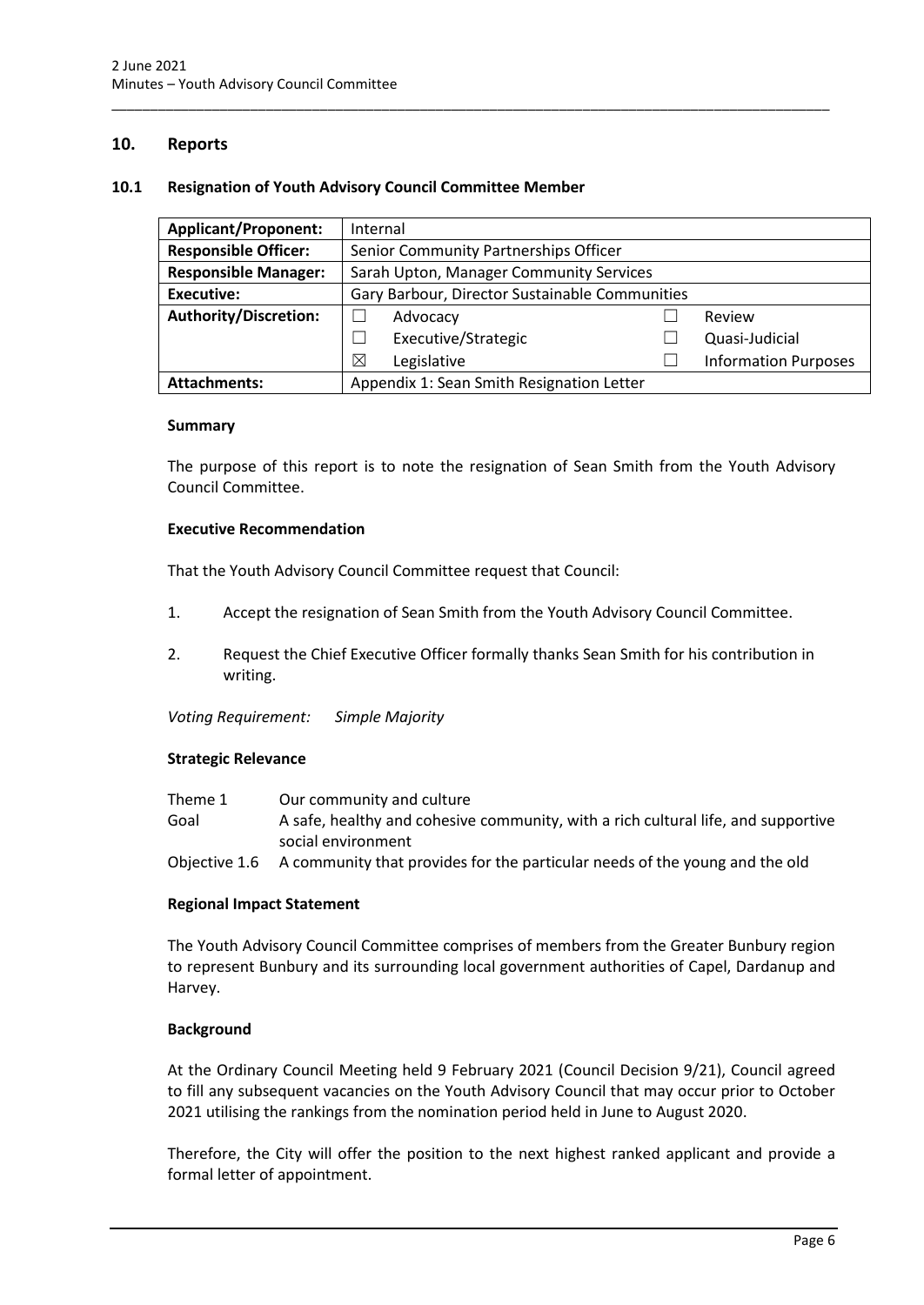#### **Council Policy Compliance**

Not applicable

#### **Legislative Compliance**

*Local Government Act 1995*

### **Officer Comments**

Sean Smith has served on YAC since 2013 which included six years as Youth Mayor. Sean has been instrumental in the development of the current YAC with accolades including the establishment of the Shift Youth Festival and supporting the development of Bunbury's Youth Precinct.

\_\_\_\_\_\_\_\_\_\_\_\_\_\_\_\_\_\_\_\_\_\_\_\_\_\_\_\_\_\_\_\_\_\_\_\_\_\_\_\_\_\_\_\_\_\_\_\_\_\_\_\_\_\_\_\_\_\_\_\_\_\_\_\_\_\_\_\_\_\_\_\_\_\_\_\_\_\_\_\_\_\_\_\_\_\_\_\_\_\_\_\_\_

Sean has relocated to Kalgoorlie after securing a Youth Development role at the City of Kalgoorlie-Boulder.

#### **Analysis of Financial and Budget Implications**

There are no financial or budgetary implications associated with this report.

#### **Community Consultation**

Not applicable.

#### **Councillor/Officer Consultation**

Not applicable.

#### **Applicant Consultation**

Not applicable.

#### **Timeline: Council Decision Implementation**

A report will be prepared for the Ordinary Council Meeting held on 6 April 2021.

#### **Outcome of the Meeting held 2 June 2021**

The recommendation (as printed) was moved Bella Burgemeister, seconded Hannah Moyle.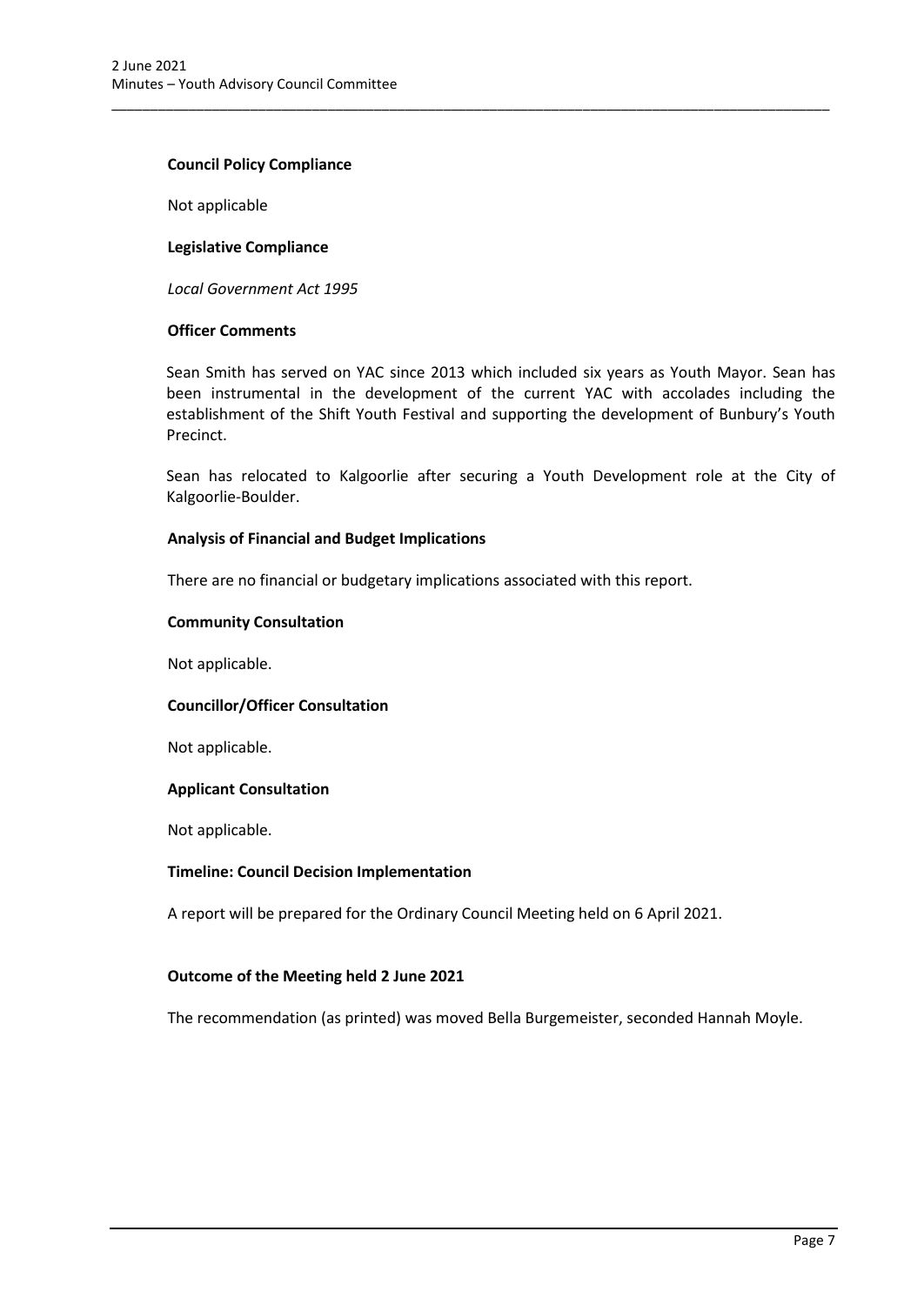The Presiding Member put the motion to the vote and it was adopted to become the Committee's decision on the matter.

\_\_\_\_\_\_\_\_\_\_\_\_\_\_\_\_\_\_\_\_\_\_\_\_\_\_\_\_\_\_\_\_\_\_\_\_\_\_\_\_\_\_\_\_\_\_\_\_\_\_\_\_\_\_\_\_\_\_\_\_\_\_\_\_\_\_\_\_\_\_\_\_\_\_\_\_\_\_\_\_\_\_\_\_\_\_\_\_\_\_\_\_\_

## **Committee Decision**

That the Youth Advisory Council Committee request that Council:

- 1. Accept the resignation of Sean Smith from the Youth Advisory Council Committee.
- 2. Request the Chief Executive Officer formally thanks Sean Smith for his contribution in writing.

### CARRIED

6 votes "for" / Nil votes "against"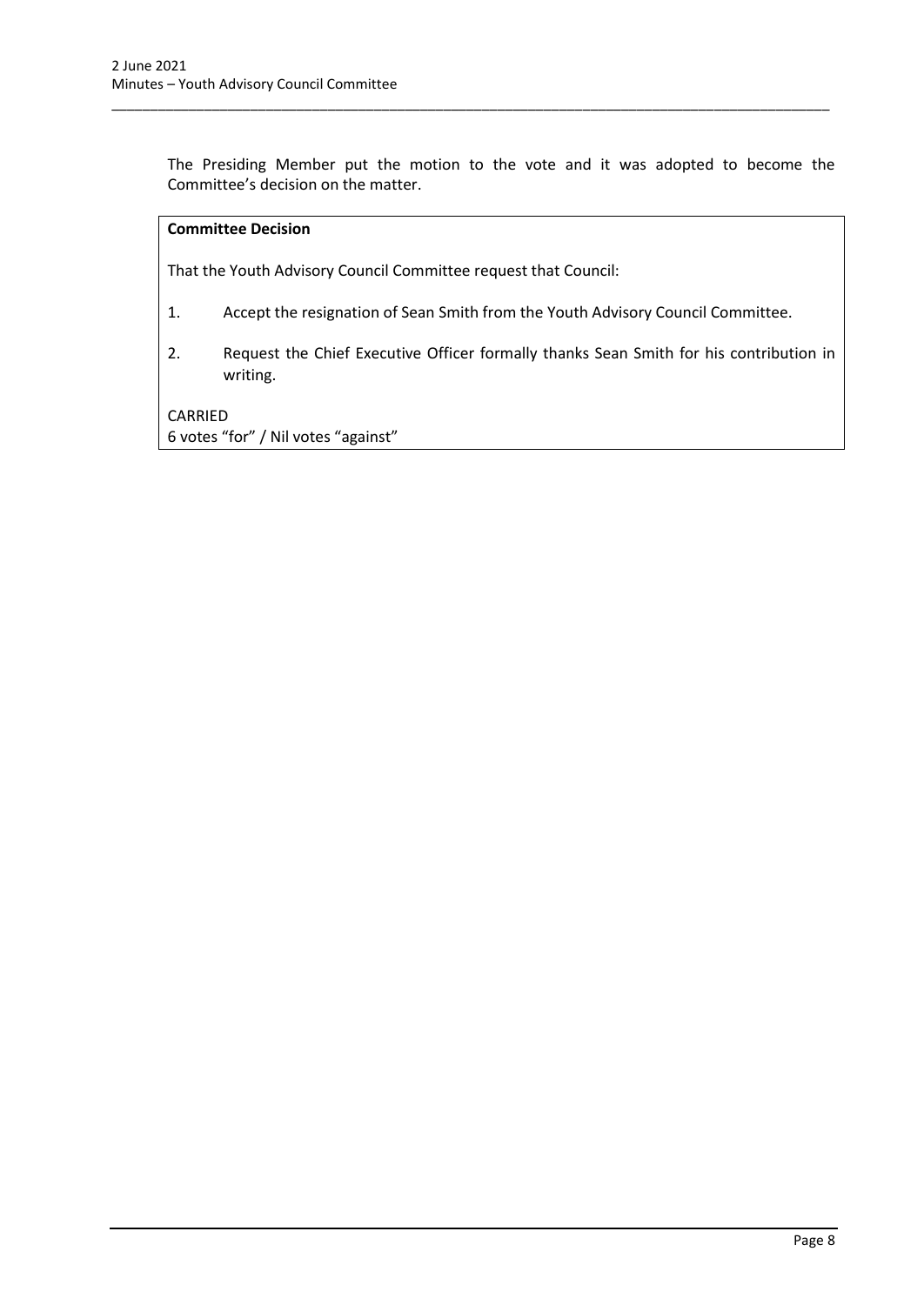### <span id="page-9-0"></span>**10.2 YAC's Strategy Map**

| <b>Applicant/Proponent:</b> | Internal                                                 |                             |  |  |
|-----------------------------|----------------------------------------------------------|-----------------------------|--|--|
| <b>Responsible Officer:</b> | Danika Wellington, Senior Community Partnerships Officer |                             |  |  |
| <b>Responsible Manager:</b> | Sarah Upton, Manager Community Services                  |                             |  |  |
| <b>Executive:</b>           | Gary Barbour, Director Sustainable Communities           |                             |  |  |
| <b>Authority/Discretion</b> | ×<br>Advocacy                                            | Review                      |  |  |
|                             | ⊠<br>Executive/Strategic                                 | Quasi-Judicial              |  |  |
|                             | Legislative                                              | <b>Information Purposes</b> |  |  |
| <b>Attachments:</b>         | Appendix 2: Youth Advisory Committee Strategy Map 2021   |                             |  |  |

\_\_\_\_\_\_\_\_\_\_\_\_\_\_\_\_\_\_\_\_\_\_\_\_\_\_\_\_\_\_\_\_\_\_\_\_\_\_\_\_\_\_\_\_\_\_\_\_\_\_\_\_\_\_\_\_\_\_\_\_\_\_\_\_\_\_\_\_\_\_\_\_\_\_\_\_\_\_\_\_\_\_\_\_\_\_\_\_\_\_\_\_\_

#### **Summary**

The purpose of this report is for the Youth Advisory Council Committee (YAC) to endorse YAC's Strategy Map (**attached** Appendix 2).

#### **Executive Recommendation**

That Youth Advisory Council Committee endorse YAC's Strategy Map (**attached** at Appendix 2).

*Voting Requirement: Simple Majority* 

#### **Strategic Relevance**

| Theme 1<br>Goal | Our community and culture<br>A safe, healthy and cohesive community, with a rich cultural life, and supportive<br>social environment |
|-----------------|--------------------------------------------------------------------------------------------------------------------------------------|
| Objective 1.6   | A community that provides for the particular needs of the young and the old                                                          |
| Theme 4         | Our City                                                                                                                             |
| Goal            | Civic leadership, partnerships and sound governance in delivering<br>with and for the community                                      |
| Objective 4.1   | A passionate advocate for the community, with strong partnerships to amplify<br>the outcomes that can be achieved                    |

#### **Regional Impact Statement**

The Youth Advisory Council Committee comprises of members from the Greater Bunbury region to represent surrounding shires of Capel, Dardanup and Harvey.

#### **Background**

The Youth Advisory Council Committee (YAC) developed the YAC Effect in 2017 which is overdue for revision.

The City's new Strategy team has been working with Elected Members and City staff to develop a clear vision and strategy for the organisation. To ensure YAC aligned with this as a Committee of Council, as well as to give members clarity and purpose, YAC members underwent a similar process to develop their Strategy Map (**attached** at Appendix 2). This Strategy Map will now replace the YAC Effect.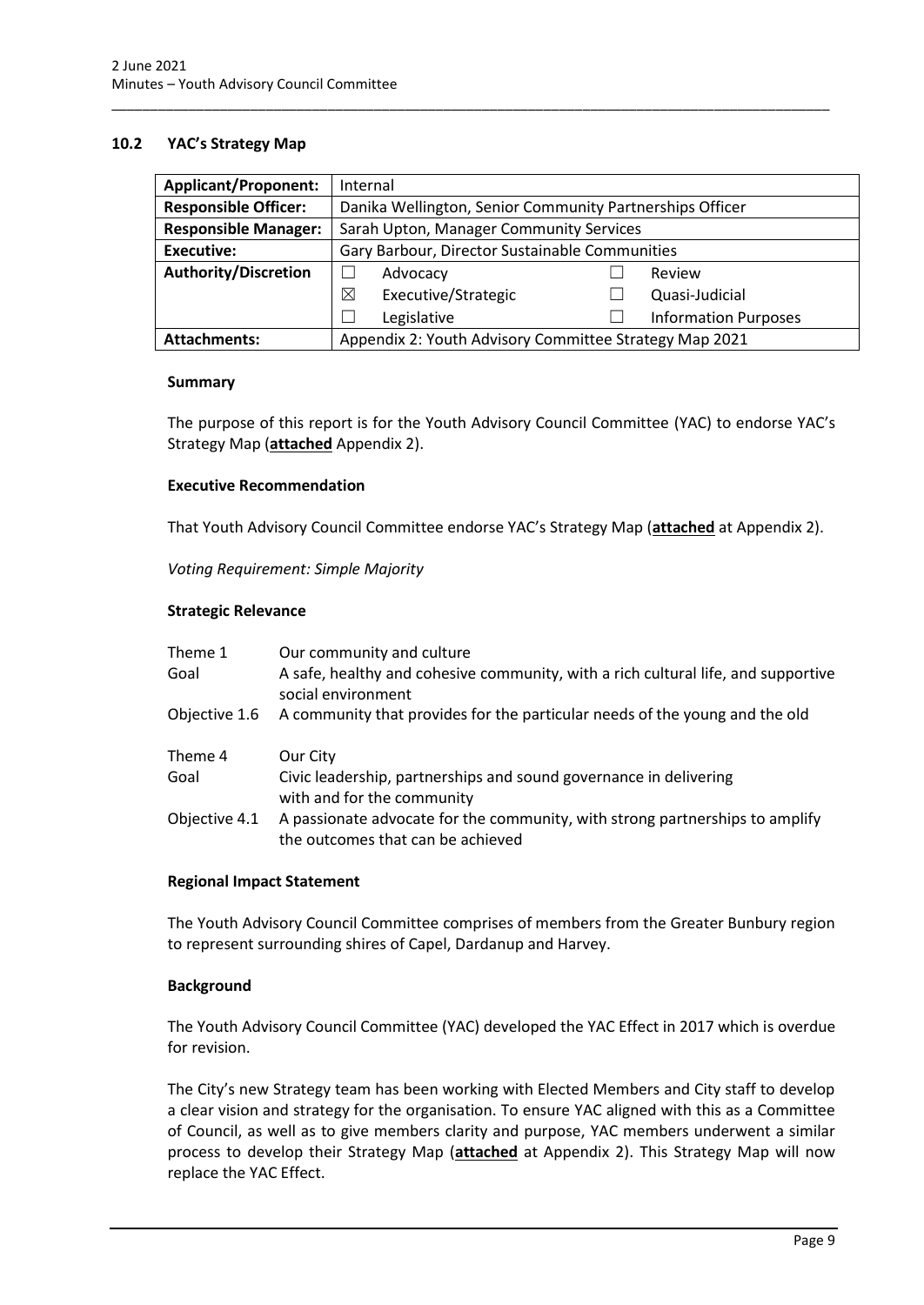#### **Council Policy Compliance**

Not applicable

#### **Legislative Compliance**

*Local Government Act 1995*

#### **Officer Comments**

YAC developed their vision and mission in 2019 and the current committee expressed that it still reflected their purpose and direction. YAC workshopped with the City's Strategy team to establish their key drivers, success factors, strategies and objectives for 2021 as outlined in the Strategy Map (**attached** at Appendix 1). YAC members were actively involved in discussions around issues affecting young people and what role they play in the community to ensure the decisions reflected the needs of Bunbury's youth.

\_\_\_\_\_\_\_\_\_\_\_\_\_\_\_\_\_\_\_\_\_\_\_\_\_\_\_\_\_\_\_\_\_\_\_\_\_\_\_\_\_\_\_\_\_\_\_\_\_\_\_\_\_\_\_\_\_\_\_\_\_\_\_\_\_\_\_\_\_\_\_\_\_\_\_\_\_\_\_\_\_\_\_\_\_\_\_\_\_\_\_\_\_

YAC will now plan and deliver initiatives and events that align with their Strategy Map alongside the Community Partnerships team.

#### **Analysis of Financial and Budget Implications**

There are no financial or budgetary implications associated with this report.

#### **Community Consultation**

Not applicable

#### **Councillor/Officer Consultation**

Not applicable

#### **Applicant Consultation**

An initial Strategic Planning Workshop was held on 11 December 2020 at the Bunbury Library with YAC members with the City's Team Leader Strategy to develop YAC's Strategy Map (**attached** at Appendix 2). This was further supported with meetings on 3 February 2021 and 17 February 2021 with YAC members and Community Partnership staff.

#### **Timeline: Council Decision Implementation**

Not applicable

#### **Outcome of the Meeting held 2 June 2021**

The recommendation (as printed) was moved Olivia Little, seconded Hannah Moyle.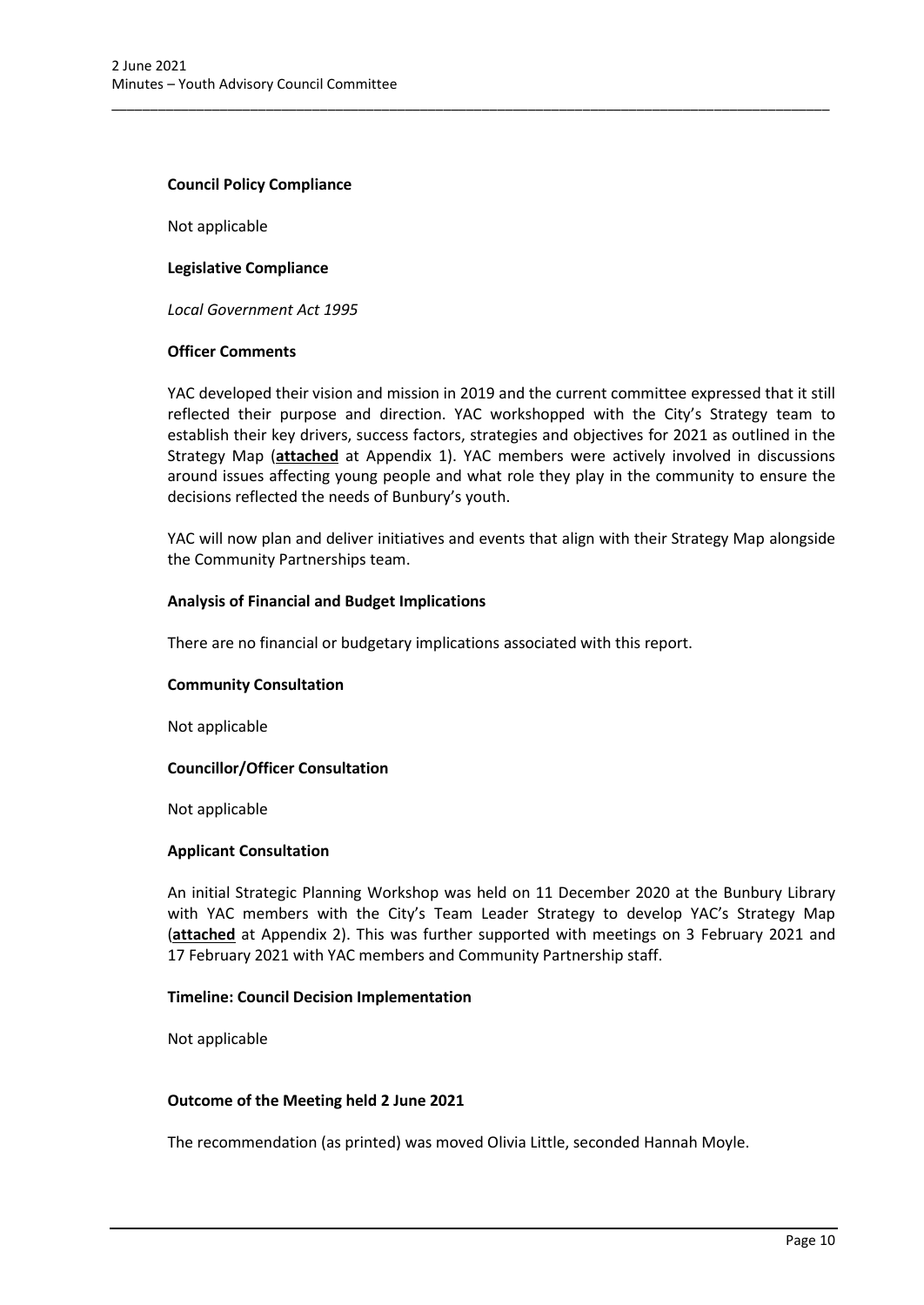The Presiding Member put the motion to the vote and it was adopted to become the Committee's decision on the matter.

\_\_\_\_\_\_\_\_\_\_\_\_\_\_\_\_\_\_\_\_\_\_\_\_\_\_\_\_\_\_\_\_\_\_\_\_\_\_\_\_\_\_\_\_\_\_\_\_\_\_\_\_\_\_\_\_\_\_\_\_\_\_\_\_\_\_\_\_\_\_\_\_\_\_\_\_\_\_\_\_\_\_\_\_\_\_\_\_\_\_\_\_\_

## **Committee Decision**

That Youth Advisory Council Committee endorse YAC's Strategy Map (attached at Appendix 2).

CARRIED 6 votes "for" / Nil votes "against"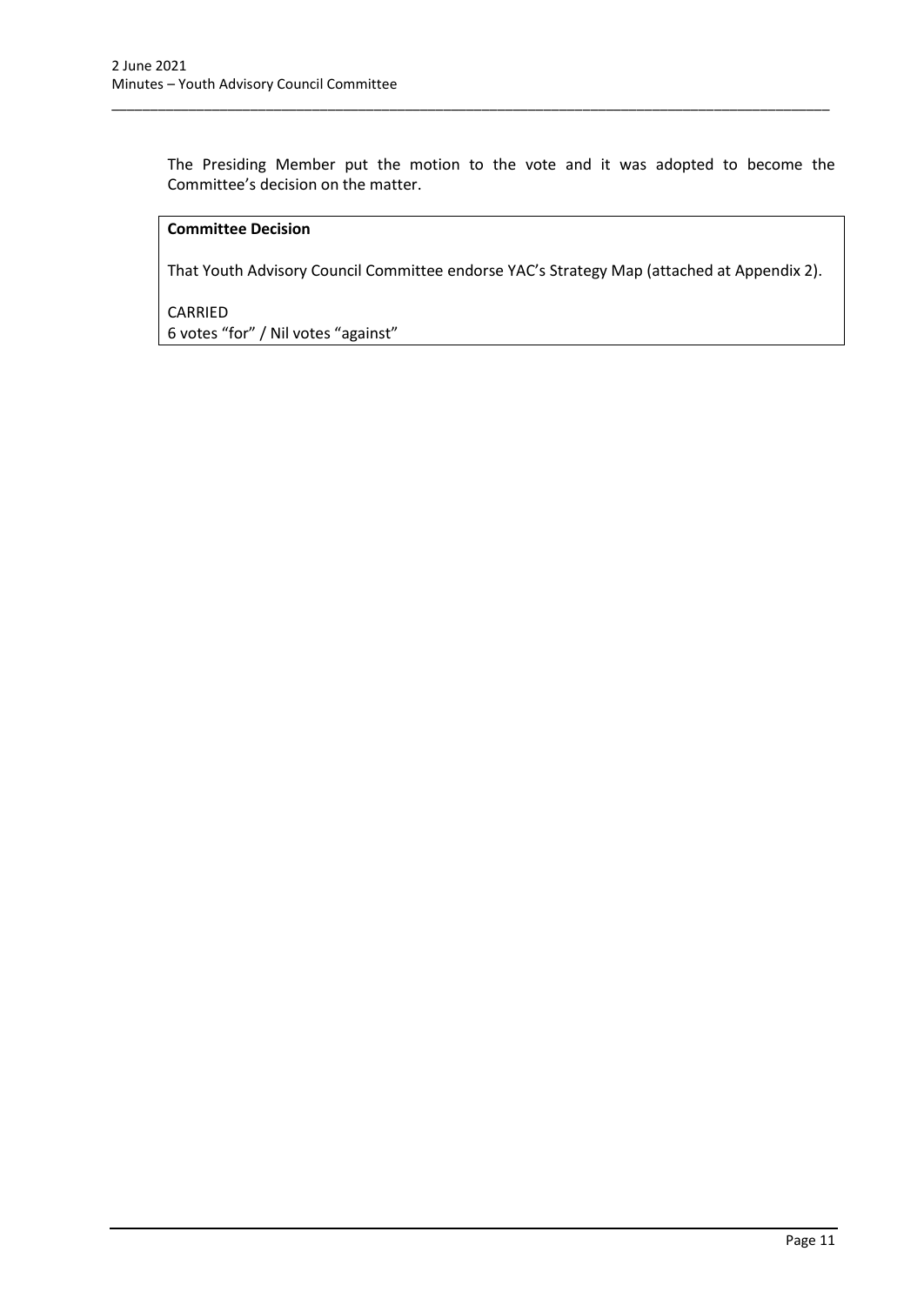#### <span id="page-12-0"></span>**10.3 Community Lockers Review**

| <b>Applicant/Proponent:</b> | Internal                                                 |          |                             |  |
|-----------------------------|----------------------------------------------------------|----------|-----------------------------|--|
| <b>Responsible Officer:</b> | Danika Wellington, Senior Community Partnerships Officer |          |                             |  |
| <b>Responsible Manager:</b> | Sarah Upton, Manager Community Services                  |          |                             |  |
| <b>Executive:</b>           | Gary Barbour, Director Sustainable Communities           |          |                             |  |
| <b>Authority/Discretion</b> | Advocacy                                                 |          | Review                      |  |
|                             | Executive/Strategic<br>$\mathcal{L}$                     |          | Quasi-Judicial              |  |
|                             | Legislative                                              | $\times$ | <b>Information Purposes</b> |  |
| <b>Attachments:</b>         | Appendix 3: Community Lockers Review 2020-21             |          |                             |  |
|                             | Appendix 4: Community Lockers Information Sheet          |          |                             |  |

\_\_\_\_\_\_\_\_\_\_\_\_\_\_\_\_\_\_\_\_\_\_\_\_\_\_\_\_\_\_\_\_\_\_\_\_\_\_\_\_\_\_\_\_\_\_\_\_\_\_\_\_\_\_\_\_\_\_\_\_\_\_\_\_\_\_\_\_\_\_\_\_\_\_\_\_\_\_\_\_\_\_\_\_\_\_\_\_\_\_\_\_\_

#### **Summary**

The purpose of this report is for the Youth Advisory Council Committee (YAC) to note the review of the community lockers.

### **Executive Recommendation**

That the Youth Advisory Council Committee note the:

- \* Community Lockers Review 2020-21 (**attached** at Appendix 3)
- \* Community Lockers Information Sheet (**attached** at Appendix 4)

#### *Voting Requirement: Simple Majority*

#### **Strategic Relevance**

| Theme 1 | Our community and culture                                                         |
|---------|-----------------------------------------------------------------------------------|
| Goal    | A safe, healthy and cohesive community, with a rich cultural life, and supportive |
|         | social environment                                                                |
|         | Objective 1.1 A community where people are safe and feel safe                     |

#### **Regional Impact Statement**

The City of Bunbury has received numerous requests from nearby local governments about the success of the community lockers and information to assist them in installing lockers in their local government authority (LGA). This review will ensure that the information we provide is accurate and informative.

The community lockers also provide a safe and secure location for visitors to the region to store their belongings while they are in the area.

#### **Background**

In 2017 Bunbury Youth Advisory Council member, Bella Burgemeister, campaigned for the installation of lockers throughout Bunbury, specifically to support people experiencing homelessness. Two sets of lockers were installed in 2018 at the Grahame Bricknell Music Shell and the In-town Lunch Centre. This was supported by Council at the 12 December 2017 Ordinary Council Meeting (Council Decision 442/17).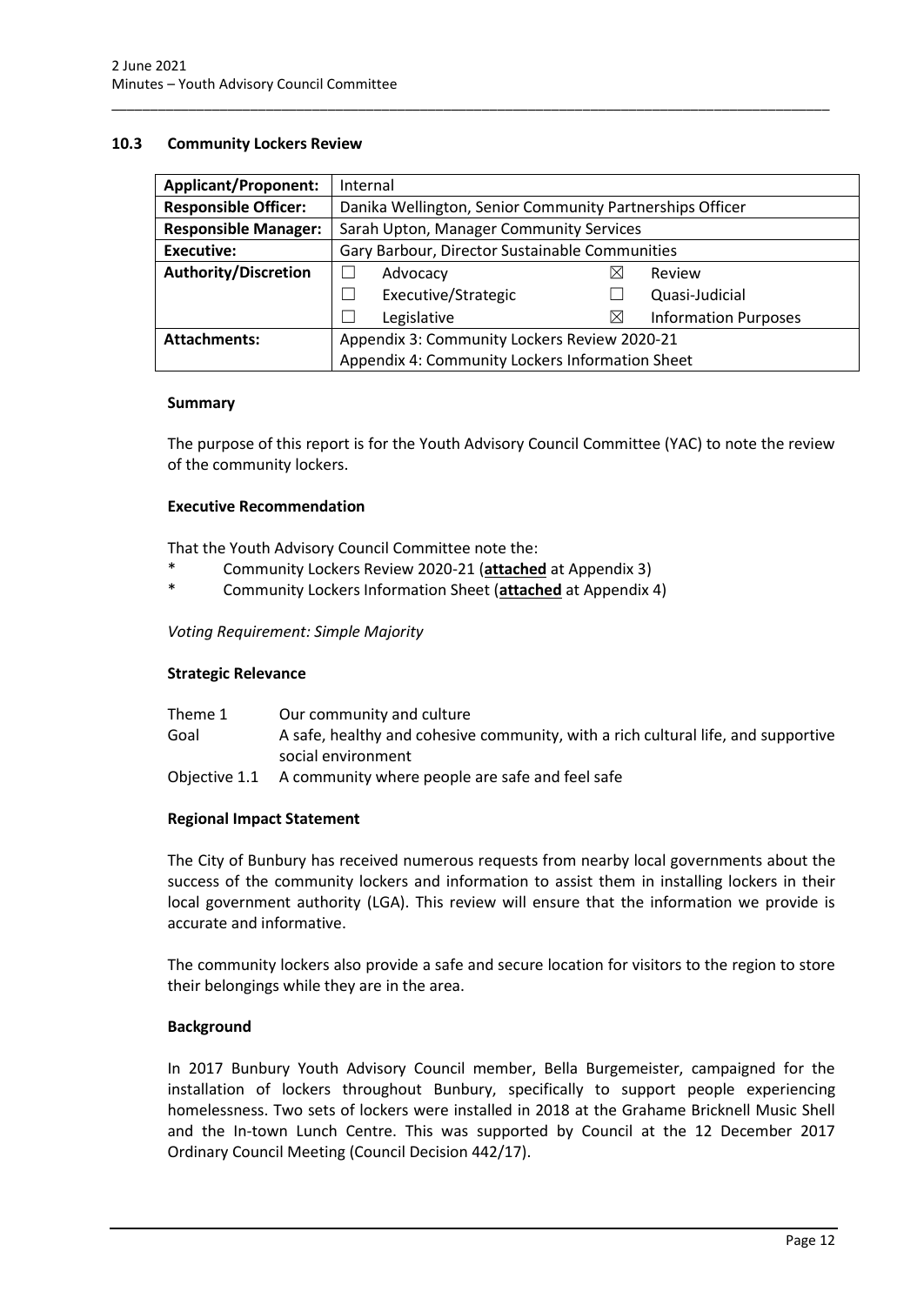The community lockers have now been in place for two years and the Community Partnerships team continues to receive questions from other organisations and LGAs wishing to install them in their own towns or cities. The review enables the City of Bunbury to gather and provide accurate information about the lockers and their effectiveness.

\_\_\_\_\_\_\_\_\_\_\_\_\_\_\_\_\_\_\_\_\_\_\_\_\_\_\_\_\_\_\_\_\_\_\_\_\_\_\_\_\_\_\_\_\_\_\_\_\_\_\_\_\_\_\_\_\_\_\_\_\_\_\_\_\_\_\_\_\_\_\_\_\_\_\_\_\_\_\_\_\_\_\_\_\_\_\_\_\_\_\_\_\_

A review was conducted from late 2020 to early 2021 to evaluate the perception of the lockers, to identify any opportunities for improvement and develop an information guide for external organisations and other local government authorities (LGAs).

#### **Council Policy Compliance**

Not applicable

#### **Legislative Compliance**

*Local Government Act 1995*

#### **Officer Comments**

The Community Partnerships Team in partnership with the Youth Advisory Council consulted with key stakeholders to inform the review (**attached** at Appendix 3), including going out to talk to users of the community lockers to receive feedback.

As part of the review, it was recommended that a guide for external organisations and LGAs with key information to install lockers in their own jurisdiction. This is in response to the high number of enquiries sent to staff and YAC members requesting more information on the lockers. The information sheet will be made available on the website and as requests are made to staff (**attached** at Appendix 4).

#### **Analysis of Financial and Budget Implications**

There are no financial or budgetary implications associated with this report.

#### **Community Consultation**

Community consultation was undertaken as per the Community Engagement Plan presented at the 2 December 2020 meeting.

#### **Councillor/Officer Consultation**

Not applicable

#### **Applicant Consultation**

Not applicable

#### **Timeline: Council Decision Implementation**

Not applicable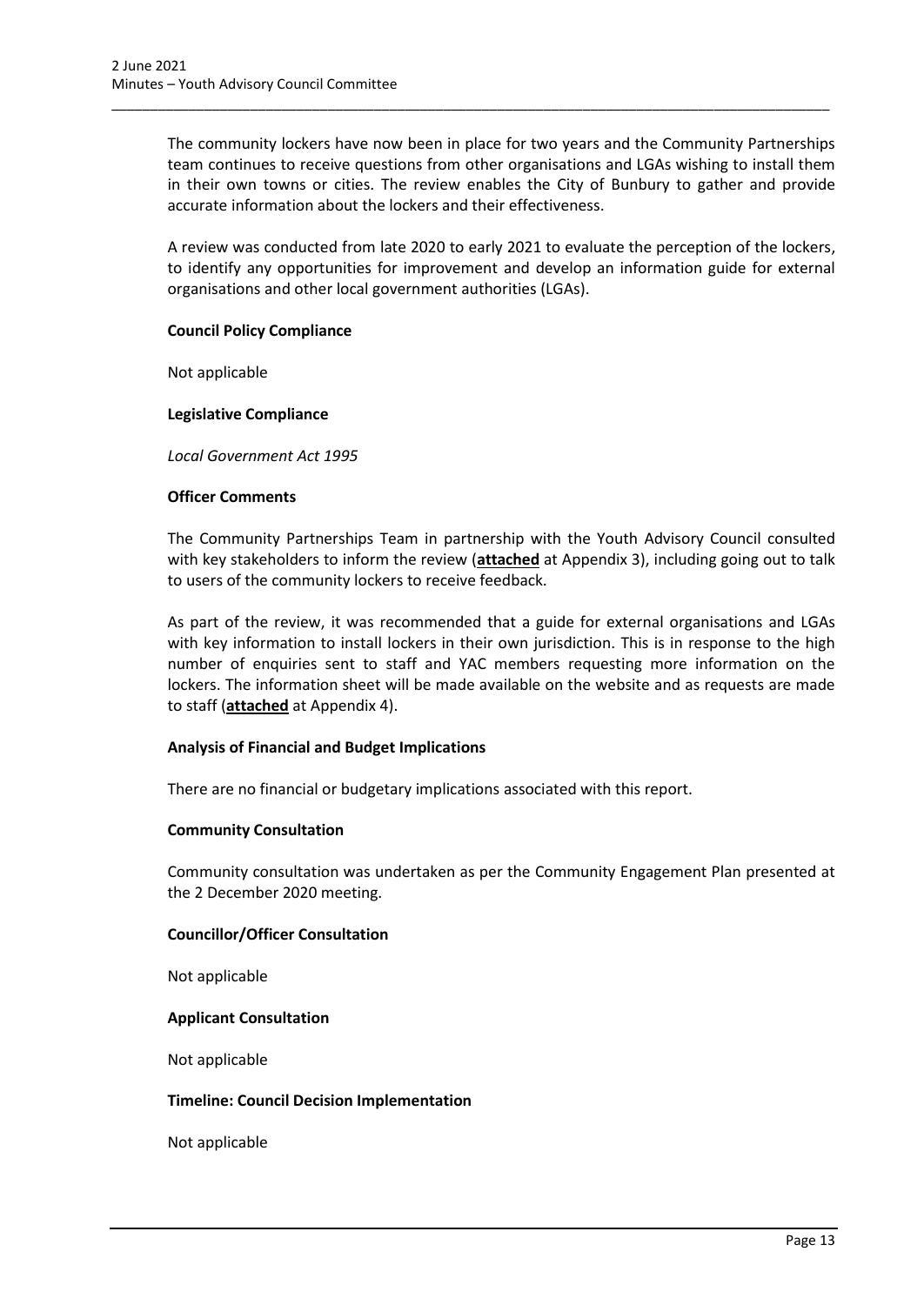## **Outcome of the Meeting held 2 June 2021**

The recommendation (as printed) was moved Dylan Fryer, seconded Bella Burgemeister.

\_\_\_\_\_\_\_\_\_\_\_\_\_\_\_\_\_\_\_\_\_\_\_\_\_\_\_\_\_\_\_\_\_\_\_\_\_\_\_\_\_\_\_\_\_\_\_\_\_\_\_\_\_\_\_\_\_\_\_\_\_\_\_\_\_\_\_\_\_\_\_\_\_\_\_\_\_\_\_\_\_\_\_\_\_\_\_\_\_\_\_\_\_

The Presiding Member put the motion to the vote and it was adopted to become the Committee's decision on the matter.

## **Committee Decision**

That Youth Advisory Council Committee endorse YAC's Strategy Map (attached at Appendix 2).

CARRIED 6 votes "for" / Nil votes "against"